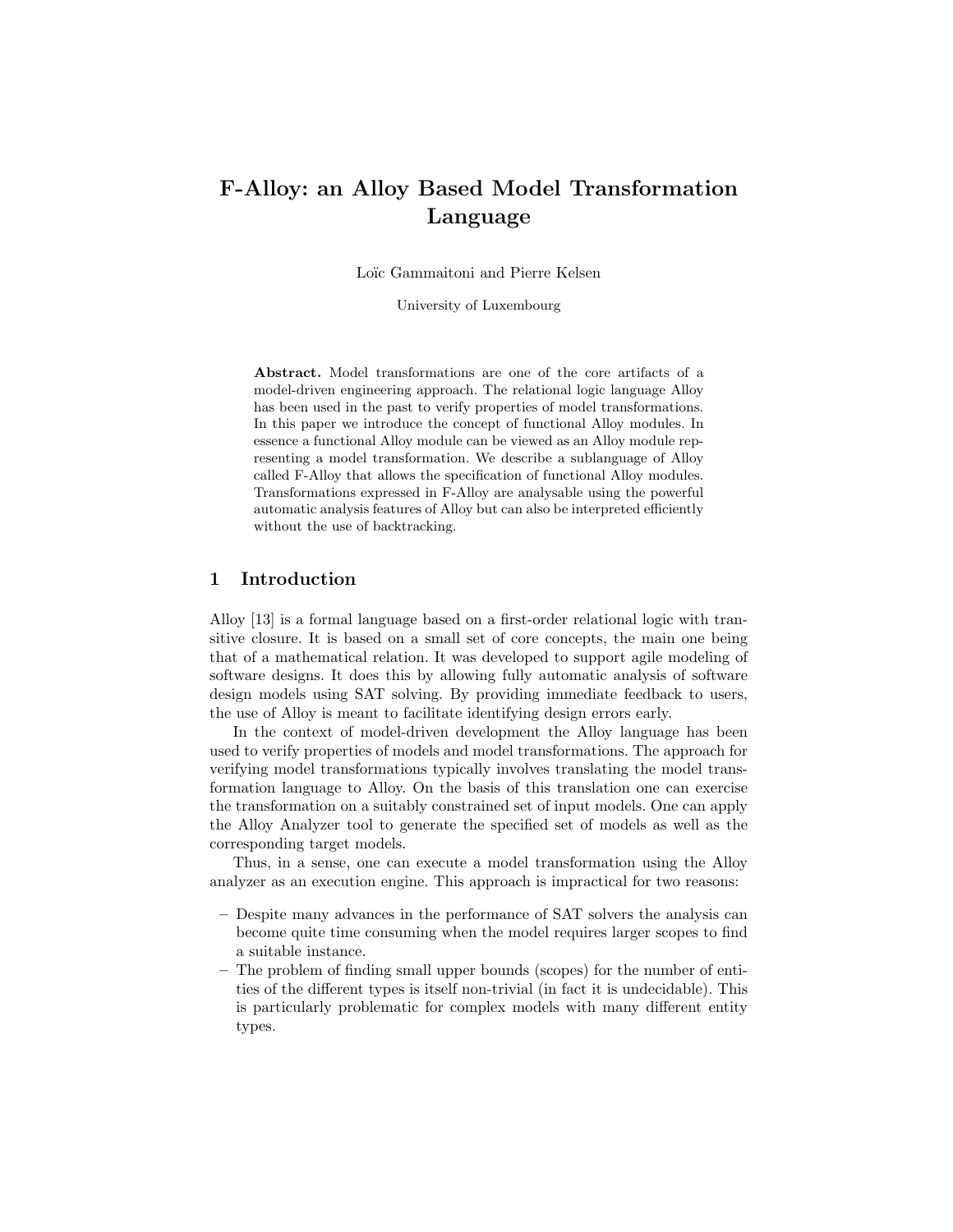In this paper, we introduce the notion of functional Alloy modules as specifications of model transformation from a source to a target metamodel (represented by Alloy modules). We show that under certain conditions such a functional Alloy module can be efficiently interpreted instead of being analyzed via SAT solving. More precisely we define a sub-language of Alloy, named F-Alloy, that allows to express functional Alloy modules and that guarantees that these modules can be interpreted efficiently, that is, in polynomial time.

A central concept of F-Alloy are so-called bridge mappings which are essentially injective functions. We may thus view F-Alloy as a relational model transformation language. Compared to existing relational model transformation languages (of which QVT Relational [16] is a prominent representative) our approach offers two notable features:

- rather than defining a new model transformation language from scratch we restrict an existing formal language in order to express model transformations. An important consequence of this approach is the possibility to reuse the formal semantics of the Alloy language, thus permitting verification of model transformations using Alloy's automatic analysis capabilities.
- interpretation directly exploits the functional nature of model transformations. This allows efficient backtrack-free execution of model transformations. We demonstrate the effectiveness of this functional approach by applying it to a non-trivial example, namely, the CD to RDBMS model transformation that has been used as standard example for evaluating model transformation approaches.

The paper is structured as follows. In the next section we present the running example — namely a transformation from Class Diagrams to Relational Database Management Systems — that will be used to evaluate our approach. In section 3 we give a formal presentation of central concepts of Alloy. In section 4 we introduce the notion of functional Alloy module and illustrate its relation with model transformations. Sections 5 and 6 present the syntax and (translational) semantics of F-Alloy. In section 7 we explain how F-Alloy modules can be efficiently interpreted. We provide an evaluation of our approach in section 8 by comparing the performance of analysis and interpretation in the execution and verification of the CD2RDBMS transformation. We explain the context of our work and discuss related work in section 9. The final section presents concluding remarks and future work.

# 2 Running Example: The CD2RDBMS Transformation

To evaluate our approach, we shall use the standard Class Diagram to Relational Database Management System transformation case study [6] — which we will call CD2RDBMS. The source and target metamodels of this transformation, CD and RDBMS, are shown as UML class diagrams in fig.1; further constraints have been left out for succinctness. We now give an informal specification of this transformation: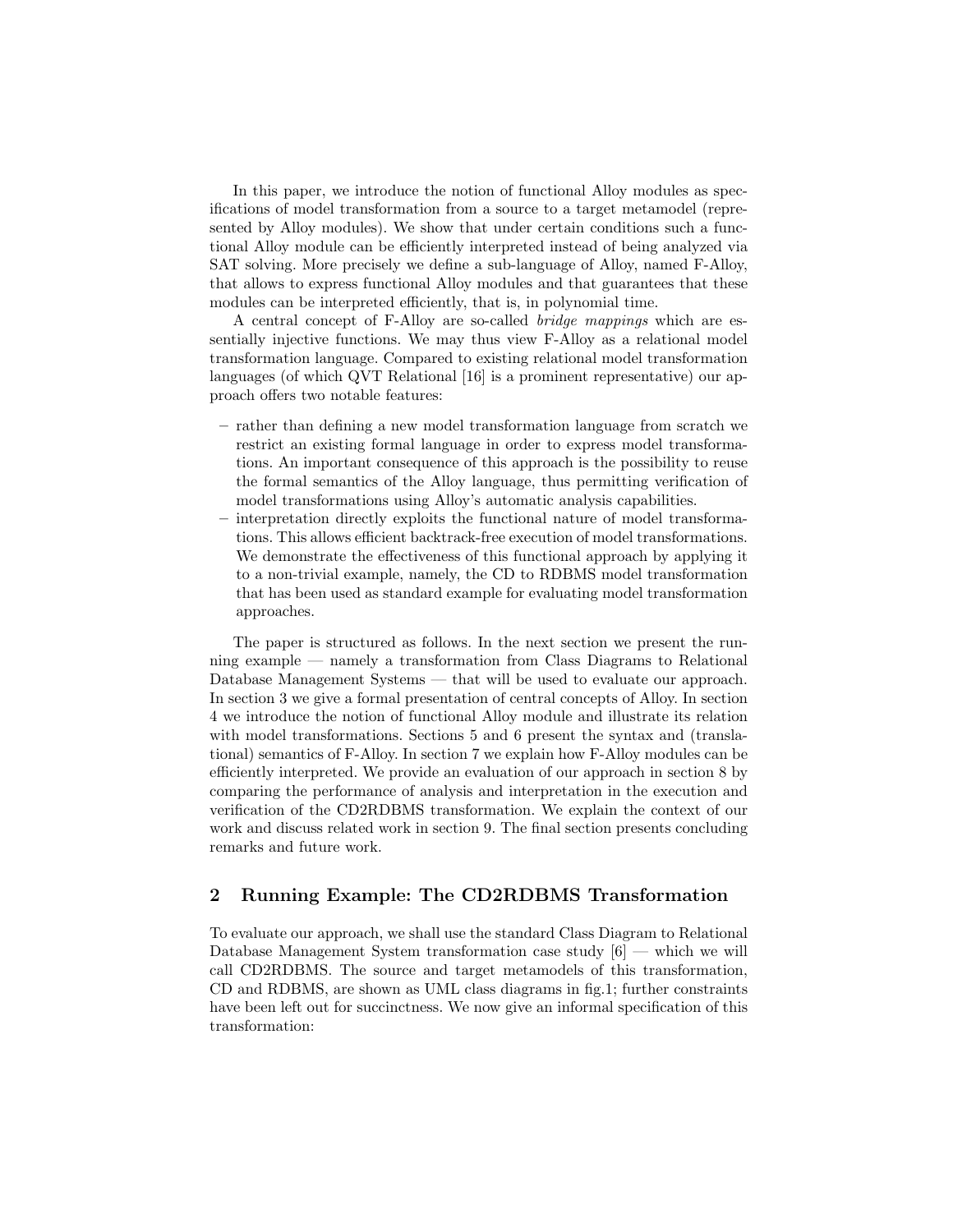

Fig. 1. CD and RDBMS metamodels

For each persistent class c without a parent, a table is created. This table is populated with columns  $(1)$  corresponding to the primitive attributes of c,  $(2)$ referring to the class of class-typed attributes of c, (3) referring to the destination of the associations having as source c, (4) corresponding to attributes declared in children of class c.

In case (1) the column is typed after the primitive type of the attribute, and named after the attribute. In case (2), we create a column for each primary attribute of the type class. Those columns compose a foreign key which refers to the table representing the type class. Case (3) is similar to case (2). We create columns referring to the association's destination's primary attributes. Those columns compose a foreign key that refers to the table corresponding to the destination.

In case (4), each subclass's attribute is created in conformance to point (1) and (2) in the table corresponding to the topmost superclass.

Note that in cases  $(2)$ ,  $(3)$  and  $(4)$  the naming of the column depends both on the nature (referred class, association, inheriting class respectively) and name of the attribute.

A complete solution for this case study based on F-Alloy can be found in [9].

## 3 Background

## 3.1 Alloy Modules and Instances

A metamodel can be expressed in one or several Alloy modules, each module being associated to a single file. Modules are composed of signature and field declarations, and of constraints. A module may import other modules, in which case the importing module can use features of the imported modules.

Definition 1 (Alloy Module, Signature, Field). An Alloy module is a tuple  $(S, F, \varphi)$  with S and F being the sets of signatures and fields declared in the module or any of its (recursively) imported modules, respectively. Signatures may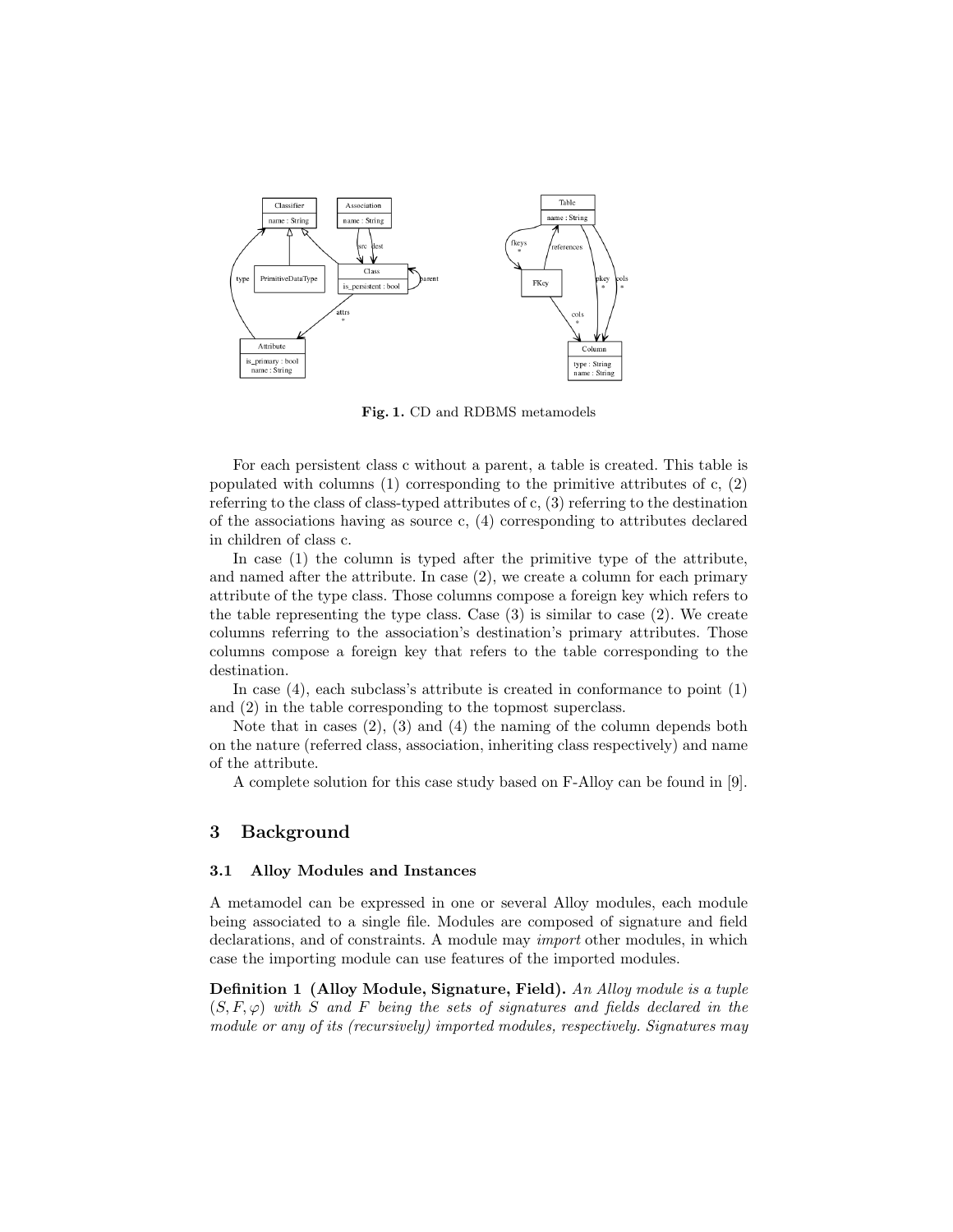be defined as sub-signatures of other signatures (using the extends keyword). Fields have as type a sequence of signatures, the first one being the signature that contains it.  $\varphi$  is a first-order logic formula (plus transitive closure) representing the set of constraints expressed in the module.

The RDBMS module is defined in Alloy as follows:

```
1 module RDBMS
\overline{2}3 abstract sig RDBMSElem{
4 disj label: seq String
5 }
6
7 sig Table extends RDBMSElem{
15 }{this in Table.cols}
8 disj cols : some Column,
                                  9 pkey : some Column,
                                 10 fkeys: set FKey
                                 11 }{pkey in cols}
                                 12
                                  13 sig Column extends RDBMSElem{
21
                                 14 type : Type
                                 16
                                                                    17 sig FKey{
                                                                     18 references: Table,
19 disj columns: set Column
                                                                   20 }{this in Table.fkeys}
                                                                   22 abstract sig Type{}
                                                                   23 one sig Number,Text extends
                                                                             Type{}
```
It can be written  $m = (S, F, \varphi)$  with:

- $-S = \{$ Table, Column, FKey, RDBMSElem, Type, Number, Text $\}$
- $\overline{F} = \{\texttt{cols}: \texttt{TableX2}^\texttt{Column}, \texttt{pkey}: \texttt{TableX2}^\texttt{Column}, \texttt{fkeys}: \texttt{TableX2}^\texttt{FKey}, \texttt{type}: \}$ Column  $\times$  Type, references : Fkey  $\times$  Table, columns : FKey  $\times$   $2^{\text{Column}},$  label : RDBMSElem  $\times$  Int  $\times$  String}
- $\phi = (\forall t : \texttt{Table}, \texttt{pkey}(t) \in \texttt{cols}(t)) \land (\forall c : \texttt{Column}, \exists t : \texttt{Table}, c \in \texttt{cols}(t)) \land$  $(\forall f : \text{FKey}, \exists t : \text{Table}, f \in \text{fkeys}(f)))$

Considering now  $A$ , a set of indivisible entities called atoms, and  $T$ , a set of atom tuples, and a module  $m = (S, F, \varphi)$ , we call: *typed atoms* pairs  $(x, s)$  where  $x \in A$  and  $s \in S$ . Typed atoms  $(x, s)$  are also denoted  $x<sup>s</sup>$  (read "atom x of type s"); typed tuples pairs  $(t, f)$  where  $t \in T$  and  $f \in F$ . Typed tuples  $(t, f)$  are also denoted  $t^f$  (read "tuple t of type  $f$ "). Note that for a typed field  $t^f$  the following needs to hold: if the type of the field is  $X_1, \ldots, X_n$ , then the i-th component of the tuple needs to have as type  $X_i$  or a subsignature of  $X_i$ .

We call  $x^s$  an s-atom and  $t^f$  an f-tuple, and extend the superscript notation such that sets of s-atoms B and of f-tuples T, are denoted  $B^s$  and  $T^f$ , respectively.

**Definition 2** (Alloy Instance). An Alloy Instance of m is a triplet  $(X, Y, m)$ where  $m = (S, F, \varphi)$ , X is a set of atoms typed by signatures of m and Y is a set of tuples typed by fields of m. We write  $x \models \varphi$  if an instance x of m satisfies  $\varphi$  and call valid instances  $\frac{1}{1}$  (of m) the subset of instances (of m) which satisfy  $\varphi$ . We denote the set of valid instances of m by  $I(m)$ . Formally:

$$
I(m) = \{(X, Y, m) | \forall x^v \in X, v \in S \land \forall y^w \in Y, w \in F \land (X, Y, m) \models \varphi\}
$$

Instance  $(X, Y, m)$  is a sub-instance of  $(X', Y', m')$  if  $X \subseteq X'$  and  $Y \subseteq Y'$ .

Note that the definition of the set of valid instances does not take into account bounds on the numbers of atoms typed by different signatures. These bounds are collectively known as the scope of a module (see [13]). Scopes need only to

 $1$  We relax here the Alloy terminology in which *instance* usually means *valid instance*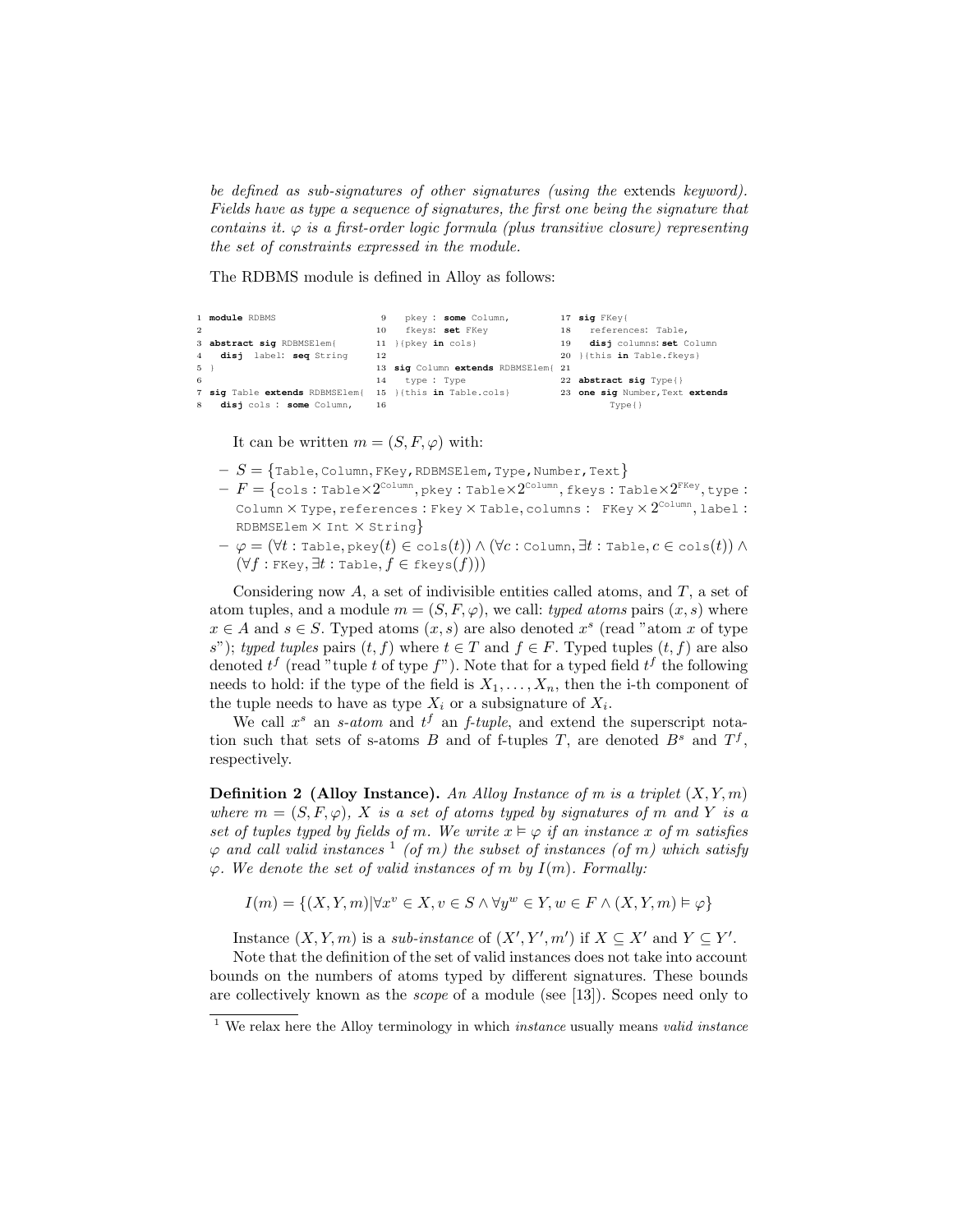be taken into account when performing actual analyses with the Alloy Analyser, which is deferred until section 8.

The projection of an instance  $x$  on a module  $m'$  is meant to extract an  $m'$ -instance out of atoms and tuples present in x. This operation will be used extensively later in the paper.

**Definition 3** (Instance Projection). A projection of an instance  $x : (X, Y, m)$ on a module  $m' : (S', F', \varphi')$  is the m'-instance composed of the atoms and tuples present in  $x$  and typed by signatures and fields of  $m'$ , respectively. We denote projections using the evaluation symbol  $\downarrow : x \downarrow m'$  reads "the projection of x on  $m'$ ". Formally :  $x \Downarrow m' = (X', Y', m')$  with  $X' = \{a^s | a \in X \land s \in S'\}$  and  $T' = \{ t^f | t \in T \wedge f \in F' \}$ .

# 4 Functional Alloy Modules

Suppose an Alloy module m imports two modules  $m_1$  and  $m_2$ . An instance of m will then contain an  $m_1$ - and  $m_2$ -sub-instance. Furthermore, module m induces a binary relation over  $I(m_1) \times I(m_2)$  defined as follows:

$$
\forall x_1 \in I(m_1), x_2 \in I(m_2) : R(x_1, x_2) \Leftrightarrow \exists x \in I(m) : x \Downarrow m_1 = x_1 \land x \Downarrow m_2 = x_2
$$

In this paper we restrict ourselves to one-to-one model transformations, that is, one input model is mapped to exactly one output model. In other words the previously defined relation should be a mathematical function.

This motivates the following definition:

Definition 4 (Functional Alloy Module). An Alloy module m importing two modules  $m_1$  and  $m_2$  is called a functional Alloy module from  $m_1$  to  $m_2$  if for any valid instances x and x' of m, if x and x' have the same projection on  $m_1$ , then they also have the same projection on  $m_2$ . Formally:

$$
\forall x, x' \in I(m), (x \Downarrow m_1 = x' \Downarrow m_1) \implies (x \Downarrow m_2 = x' \Downarrow m_2)
$$

Caveat: This definition only makes sense if  $m_1$  and  $m_2$  are distinct, that is, for the case of exogenous transformations. Indeed if  $m_1 = m_2$  the condition stated in the definition trivially holds. In the following we thus restrict our attention to exogenous transformations.

To illustrate this definition, consider the CD2RDBMS transformation. A hypothetical Alloy module defining this transformation would import the modules defining the class diagram and the RDBMS metamodels and would define a set of "rules" that specify the transformation. Such a module would be a functional Alloy module if and only if any two valid instances of it having the same projection on the class diagram module would have the same projection on the RDBMS module. Of course we still have not explained how to write such a functional Alloy module. This will be explained in section 5 when we define a sub-language of Alloy for expressing functional Alloy modules.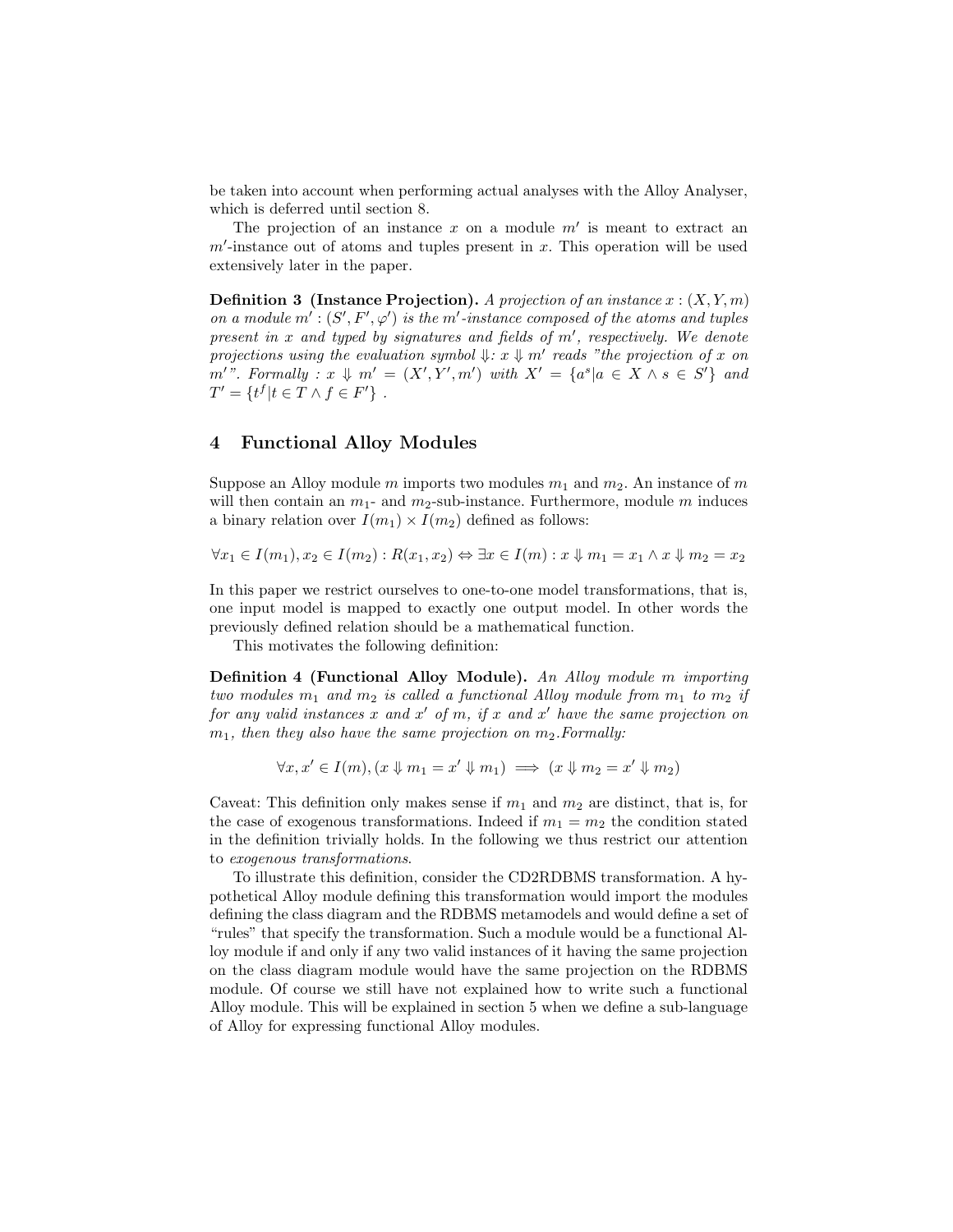# 5 Syntax of F-Alloy

In this section we formally introduce the syntax of F-Alloy, a new language meant to ease the specification of functional Alloy modules.

We call f-module m from  $m_1$  to  $m_2$ , a module m, written in F-Alloy, importing module  $m_1$  and  $m_2$ . An  $\leq$ -Module> is composed of :

- $-$  A <Bridge> signature (of multiplicity one<sup>2</sup>) allowing to define and keep track of functions from  $m_1$  to  $m_2$ . Those functions are called bridge <Mapping>.
- $-$  <Guard> predicates, each associated to one bridge mapping. Their role is to define via the use of an Alloy Formula (<Formula>) under which condition an element of  $m_1$  is part of the associated mapping.
- <Value> predicates also associated to a bridge mapping. Their role is to provide additional details on how the output instance is constructed. It contains interpretable Alloy formulae called  $\langle Rules \rangle$ .

We split the BNF definition of F-Alloy in two parts in order to ease its understanding. While the first part reveals the structure of F-modules, the second part focuses on those interpretable Alloy formulae called rules.

```
1 <F-Module>::= module <qualName> <import> <Bridge><Guard>*<Value>*
 2 \times \text{import} \leq \text{import} \leq \text{quadName} \geq \text{import} \leq \text{quadName}3 <Bridge> : := one sig Bridge {<Mapping>∗
}
 4 <Mapping> ::= <name> : <qualName> (-\rightarrow <qualName>)<sup>+</sup>,
 5 <Guard> : := pred guard <name> ( <paraDecl>∗
){ <Formula> }
 6 \big| <Value> ::= pred value_<name> \big| <paraDecl>* \big| <Rule>* \big\}7 <paraDecl>: := (<name>:<qualName>,)
∗
<name>:<qualName>
 8 \nvert <qualName>::= [this/] (<name>/)<sup>*</sup> <name>
 9
10 <Rule>: := <Formula> implies <Rule>|<Strict>|<Loose>|<Loop>
11 <Strict> : := <name>.<field> = [<Formula> implies <value> else]? <value>
12 <Loose> ::= <name> in Bridge.<field>.<field>
13 <Loop> ::= all <name>:<Expr> <Expr> implies <Rule>
14 <value>::= [\langle \text{Expr}\rangle | \text{Bridge} \cdot \langle \text{field}\rangle]15 \langle field> ::= \langle field> [ \langle Expr>]]?
```
Listing 1.1. F-Alloy BNF

Additional static semantics constraints for the syntax are: (1) There is exactly one guard and one value predicate per bridge mapping, and the association is done by name; (2) the qualified names in the  $\langle\text{Mapping}\rangle$  except the last one correspond to signatures in  $m_1$ , while the last one refers to a signature of  $m_2$ ; (3) there is one parameter in the guard predicate for each  $m_1$ -signature in the  $\langle\text{Mapping}\rangle$  (4) the same holds for the value predicate, with an additional parameter for the  $m_2$ -signature;

Here is an excerpt of the CD2RDBMS transformation expressed in F-Alloy:

<sup>&</sup>lt;sup>2</sup> valid instances of the f-Module will contain exactly one Bridge atom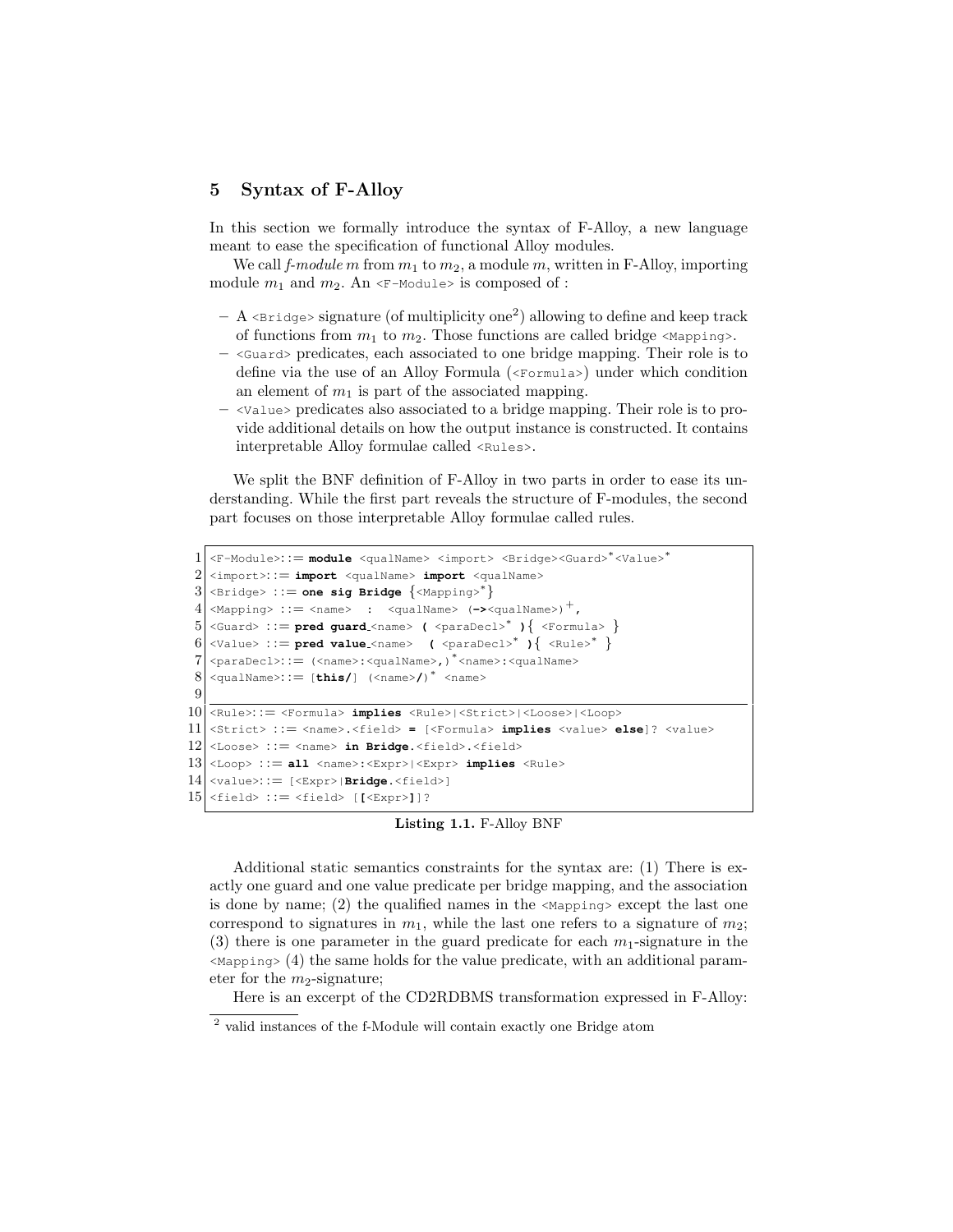```
1 module UML2RDBMS
 \overline{2}3 open CD/AbstractSyntax/CD
 4 open RDBMS/AbstractSyntax/RDBMS
 5
 6
 7 one sig Bridge{
 8 class2table: Class -> Table,
 9 primAttr2column: Attribute -> Column,
10 classAttr2column: Attribute -> Attribute
            -> Column,
11 classAttr2Fkey: Attribute -> FKey,
                                                   12 association2column: Association ->
                                                              Attribute -> Column,
                                                   13 association2FKey: Association -> FKey,
                                                   14 \quad \}15
                                                   16 pred guard_class2table(c: Class){
                                                   17 c.is_persistent=True<br>18 c.parent=none
                                                       18 c.parent=none
                                                   19 }
                                                  20
                                                   21 pred value_class2table(c: Class , t: Table){
                                                  22 t.label[0]=c.name
                                                  23 }
```
This f-module UML2RDBMS (declared on l.1) from CD (imported on l.3) to RDBMS (imported on l.4) contains 6 bridge mappings (l.8-13) and the guard and value predicates of only one mapping (the others are omitted for lack of space). The bridge mapping class2table defines a partial function from Class to Table. The guard predicate of class2table defines that the domain of this function consists only of persistent  $(1.17)$  topmost  $(1.18)$  super classes. The value predicate of class2table, containing a single strict rule, states that the image of a class through mapping class2table should be labelledafter the name of the class (l.22).

We note that, from a syntactic point of view, any f-module is also an Alloy module since it is essentially composed of a signature and a collection of predicates. In that sense F-Alloy is a sub-language of Alloy. The intended meaning of an f-module is however different from its Alloy semantics, as explained in the next section. Indeed additional constraints need to be added to ensure that the module is a functional Alloy module, i.e., it specifies a transformation.

# 6 Translational Semantics of F-Alloy

In this section we define the semantics of F-Alloy using the semantics of Alloy. For the purpose of this paper we define the meaning of an Alloy module to be its set of valid instances. We map an f-module  $m : (S, F, \varphi)$  expressed in F-Alloy to an Alloy module  $m_A$  - called *augmented module* - that is obtained by adding constraints to  $m$ . The meaning of f-module  $m$  is then equal to the meaning of the augmented Alloy module (defined above). Later we will show that the augmented module is in fact a functional Alloy module.

Five different types of constraints are added to m. We illustrate those using excerpts of our CD2RDBMS case study.

Map Disjunction. Bridge mappings of an f-module define partial functions which have disjoint ranges.

E.g., columns representing primitive and class attributes should be disjoint.

```
primAttr2column[Attribute] & classAttr2column[Attribute] = none
```
Map Injectiveness Functions defined by Bridge mappings are injective.

 $E.g.,$  a given Column shouldn't be mapped to two different primitive attributes through the same mapping.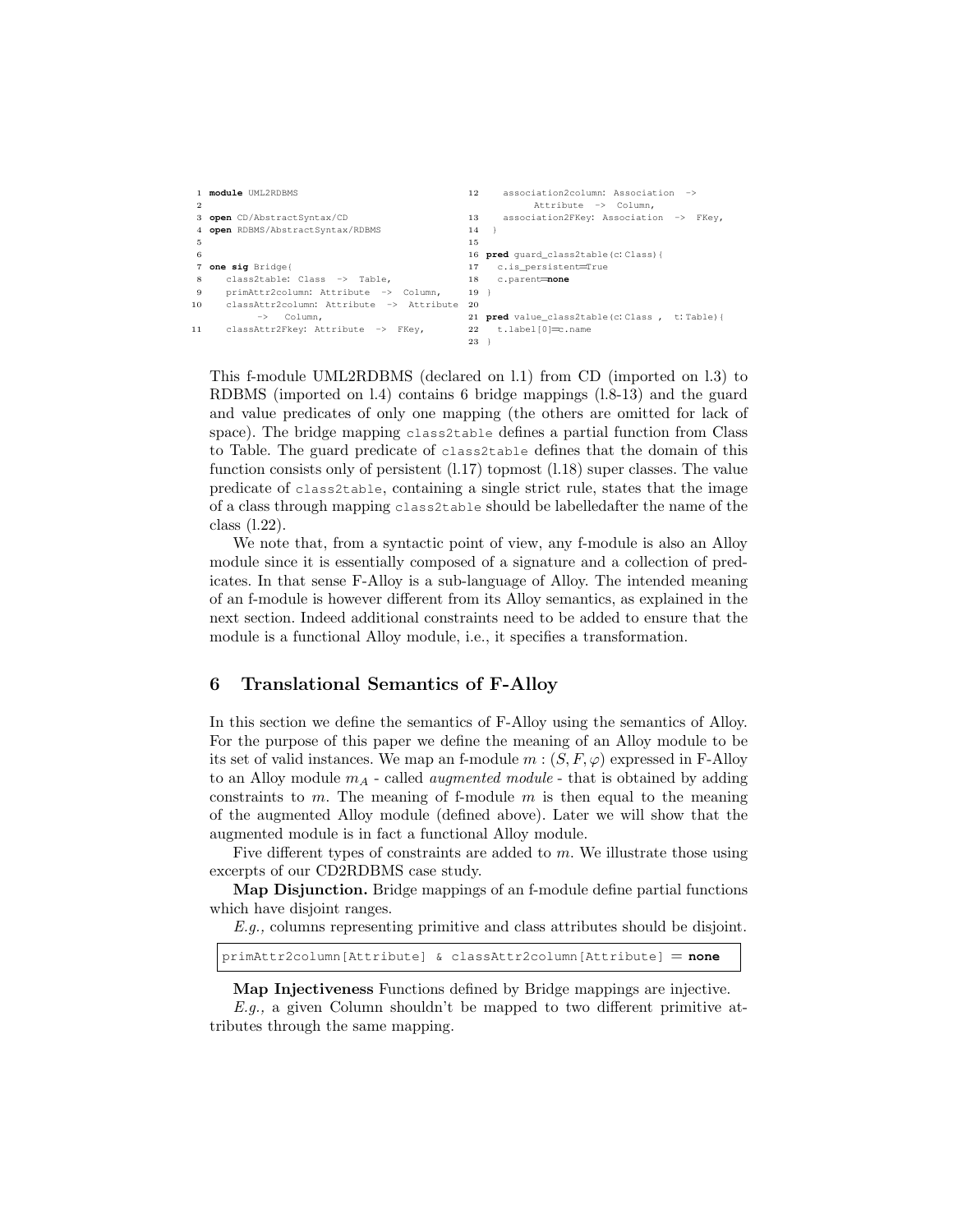```
forall disj a1, a2 : Attribute| primAttr2column[a1] \neqprimAttr2column[a2]
```
Predicate association. Guard and value predicates of an f-module associated with a bridge mapping condition its valuation and the valuation of its output elements' field, respectively.

E.g., a column y is associated to an attribute x if and only if the guard predicate is satisfied for  $x$ . In that case, the value predicate has to hold for  $x$ and  $y$  as well.

```
all x : Attribute |
(guard_primAttr2column[x] and #primAttr2column[x]=1 and
   value_primAttr2column[x , primAttr2column[x] ]) or
(not guard_primAttr2column[x] and primAttr2column[x]=none)
```
**Minimum Output.** In a valid instance of an f-module m from  $m_1$  to  $m_2$ , atoms typed by a signature of  $m_2$  are limited to the ones that are part of a bridge mapping of m.

E.g., RDBMS elements are limited to co-domains of declared mappings.

```
RDBMSElem = class2table[Class] + primAttr2column[Attribute] +
   classAttr2column[Attribute,Attribute] +
    association2column[Association,Attribute]
```
Minimal Assignment. Rules of an f-module follow the principle of minimal assignment. In other words, the valuation of a field is limited to the values explicitly assigned through the rules.

E.g., the label of a column being a sequence, its size is bounded by the number of elements explicitly assigned through rules ( see the last of the following constraints).

```
c.\text{label}[0]=a2.\text{name}c.\label{label1} label[1]= al.name
c.label[2]= ((a1.<sup>~</sup>attrs.parent)\neqnone implies a1.<sup>~</sup>attrs.name
              else none)
  all i: Int| i≥1 and i≤ #(a1.˜attrs.*parent) implies c.label[add
       [i,1]]= c.label[i]. ~name.parent.name//5
 #c.label.elems=add[#(a1.˜attrs.*parent),1]
```
# 6.1 Rule semantics

In order to prove in the next sub-section that the augmented module is a functional Alloy module, we need two properties of rules that are expressed in the two lemmas below.

The first lemma claims that each rule in a value predicate can be rewritten in the form:

 $F_r$  in  $g$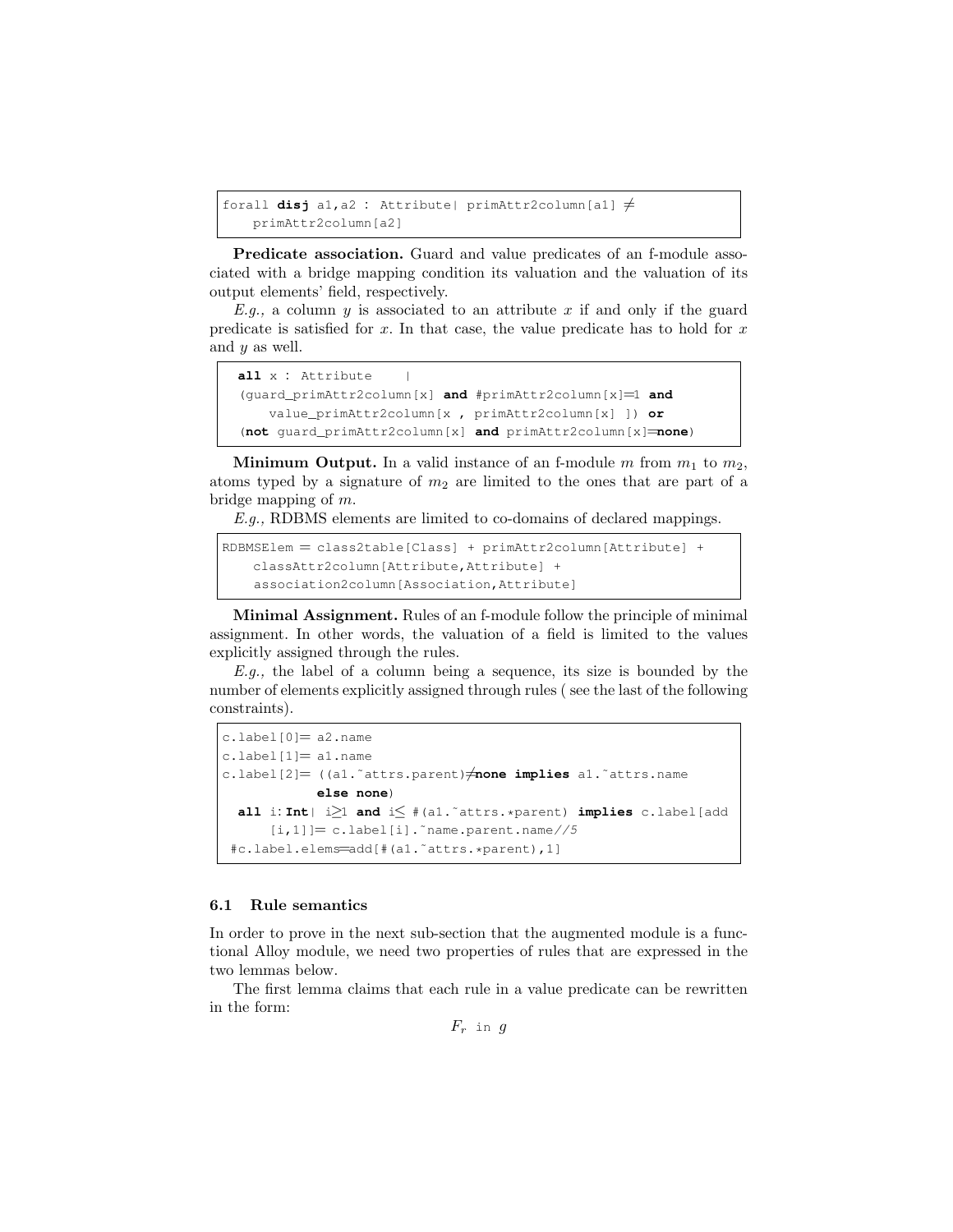where g denotes a field in  $m_2$ ,  $F_r$  is a set-valued expression typed by g and in denotes set inclusion (in Alloy). Since  $F_r$  depends in general on the instance  $x_A$ of  $m_A$  and on the parameters  $\vec{x}$  and y of the valued predicate containing r, we write  $F_r$  as  $F_r(x_A, \vec{x}, y)$ . We use the vector notation for  $\vec{x}$  since it represents a sequence of parameters typed by signatures of  $m_1$ .

**Lemma 1 (Rules as functions).** Any rule r of  $m_A$  can be written in the form  $F_r(x_A, \vec{x}, y)$  in g for some field g in  $m_2$ .

Proof sketch. We only consider the case of loose rules. A loose rule of the form  $y$  in Bridge.f[expr1].g can be rewritten using the equivalent Alloy constraint: (Bridge.f[expr1] -> expr2 -> y) in g. If b and e denote the value of Bridge.f[expr1] and expr2 for a given instance  $x_A$  and arguments  $\vec{x}$ , then we can define  $F_r(x_A, \vec{x}, y) = \{(b, e, y)^g\}$ .  $F_r$  can be defined similarly for the other types of rules.  $\square$ 

The second lemma (whose proof is omitted) states that function  $F_r(x_A, \vec{x}, y)$ only depends on the projection of  $x_A$  on  $m_1$ .

**Lemma 2** ( $F_r$  is independent of  $m_2$ ). For any rule r of an f-module m, considering the function  $F_r$  associated to r (see lemma 1), we have :

 $\forall \vec{x}, y \ \forall x_A, x'_A \in I(m_A), F_r(x_A, \vec{x}, y) = F_r(x'_A, \vec{x}, y) \ \text{if } x_A \downarrow m_1 = x'_A \downarrow m_1$ 

#### 6.2 Augmented Modules and Functional Alloy Modules

**Theorem 1** ( $m_A$  is a functional Alloy module). For any f-module m from  $m_1$  to  $m_2$  the corresponding augmented module  $m_A$  is a functional Alloy module from  $m_1$  to  $m_2$ .

*Proof sketch.* By the minimum output constraints of  $m_A$  the atoms in the projection of a valid instance  $x_A$  of  $m_A$  on  $m_2$  are exactly those in the ranges of bridge mappings. The set of these atoms depends only on the projection of  $x_A$ on  $m_1$  (up to atom renaming).

From lemma 1 and lemma 2 we know that each rule of each value predicate contributes to an instance  $x_A$  of  $m_A$  a set of tuples typed by a field of  $m_2$  that only depends on the projection on  $m_1$ . By taking the union of these sets of tuples over all bridge mappings and rules, the resulting set of tuples still only depends on the projection of  $x_A$  on  $m_1$ . The construction rules for the augmented module guarantee that only those tuples explicitly added by rules will be in the projection of  $x_A$  on  $m_2$ . It follows that  $m_A$  is a functional Alloy module.  $\Box$ 

# 7 F-Alloy Interpretation

The following pseudocode shows how interpretation of an f-module works. Note that the output is an instance of the augmented module. If one is interested only in the  $m_2$ -subinstance, it can be obtained by projecting the  $m_A$ -instance on  $m_2$ .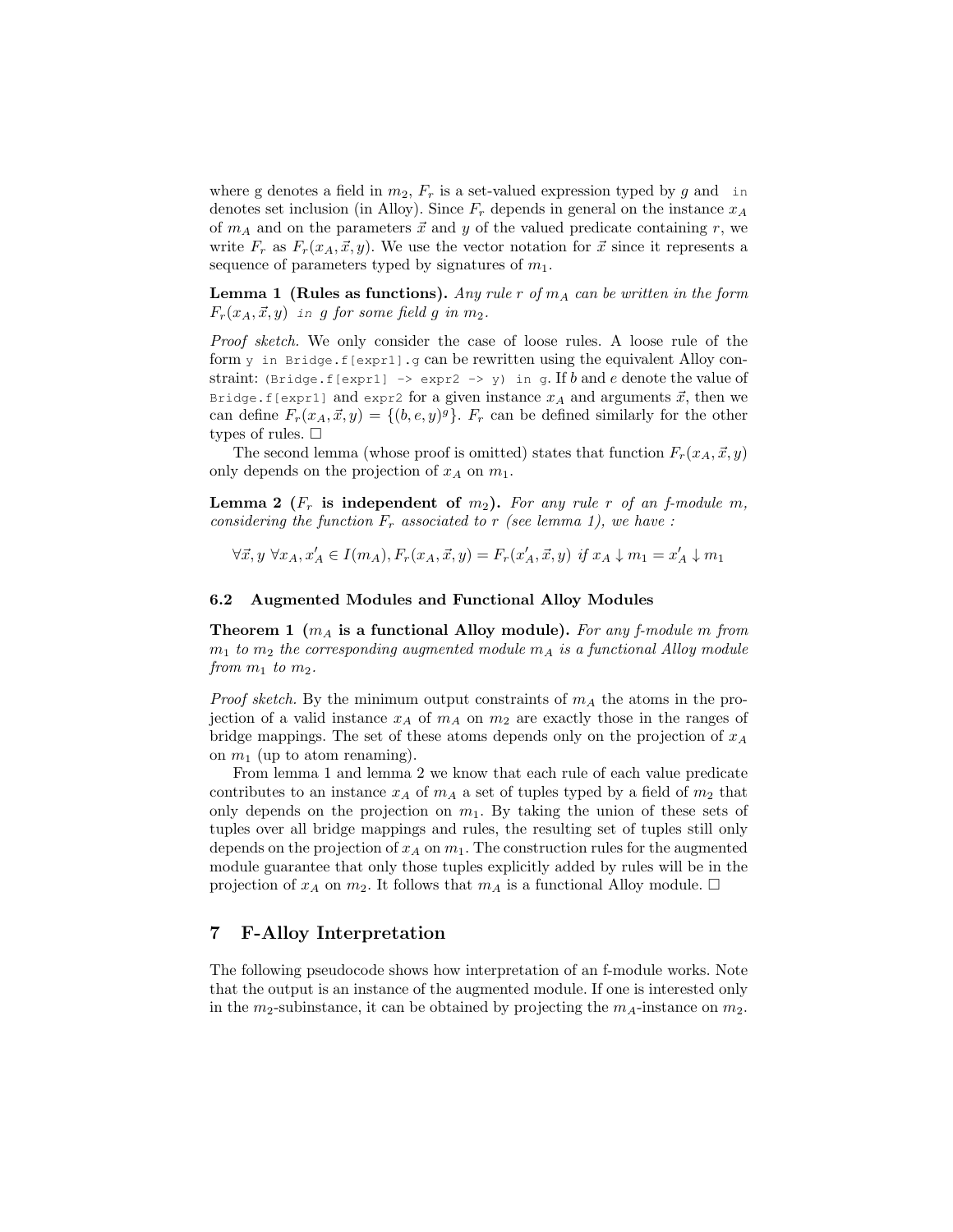For an instance  $x = (X, Y, m)$ , a set of atoms A and a set of tuples T, we use the notation  $x \cup A$  and  $x \cup T$  to denote the instances  $(X \cup A, Y, m)$  and  $(X, Y \cup T, m)$ , respectively. We use the vector notation  $\vec{X}$  to denote the sequence of  $m_1$ -signatures in the definition of a bridge mapping.

```
1 Input: -f-module m from m_1 : (S_1, F_1, \varphi_1) to m_2 : (S_2, F_2, \varphi_2)2 -Instance x_1 of m_13 Output: -Instance x_A = (X_A, Y_A, m_A) s.t. x_A \downarrow m_1 = x_14
 5 BEGIN
 6 \vert x_A := x_1 \cup \{b^{{\mathtt{Bridge}}}\}7 FOR EACH mapping f: \vec{X} \rightarrow Y IN m DO:
 8 LET \vec{X}_f denote the set of \vec{X} tuples (of atoms present in x_1) that
             satisfy the guard of mapping f9 LET Y_f be a set of Y-atoms s.t. |Y_f| = |\vec{X}_f| and Y_f \cap x_A = \emptyset10 LET T_f \subseteq \vec{X}_f \times Y_f be a set of tuples (\vec{x}, y) that maps \vec{X}_f bijectively to
             Y_f11 x_A := x_A \cup Y_f \cup T_f12 DONE
13 FOR EACH mapping f : \vec{X} \to Y IN m DO:
14 FOR EACH rule r IN pred value_f DO:
15 FOR EACH tuple (\vec{x}, y) IN T_f DO: // T_f defined on line 10
16 x_A := x_A \cup F_r(x_A, \vec{x}, y) //F_r defined in lemma 1
17 DONE
18 DONE
19 DONE
20 IF x_A \vDash \varphi_1 \land \varphi_2 THEN
21 RETURN x_A22 ELSE
23 invalid transformation
24 END
```
Listing 1.2. F-Alloy Interpretation pseudo code

Let us analyse the time complexity of interpretation. Let  $n$  denote the number of atoms in  $x_1$ . Both in the first and the second loop we need to evaluate an Alloy constraint or expression on a number of tuples that is at most polynomial in  $n$ . If we assume that the evaluation of Alloy expressions and constraints can be done in time polynomial in  $n$  - which can be shown by structural induction - then the overall time will be at most polynomial in n. Thus we expect interpretation to be efficient. That this is true in practice will be supported by our experimental results in the next section.

The following theorem states that the interpretation of f-modules implemented by the pseudo code of listing 1.2 conforms to the translational semantics given to F-Alloy.

**Theorem 2.** Given an f-module m from  $m_1$  to  $m_2$  and a valid instance  $x_1$  of  $m_1$ , the instance  $x_A$  returned by interpretation (in line 21) on inputs m and  $x_1$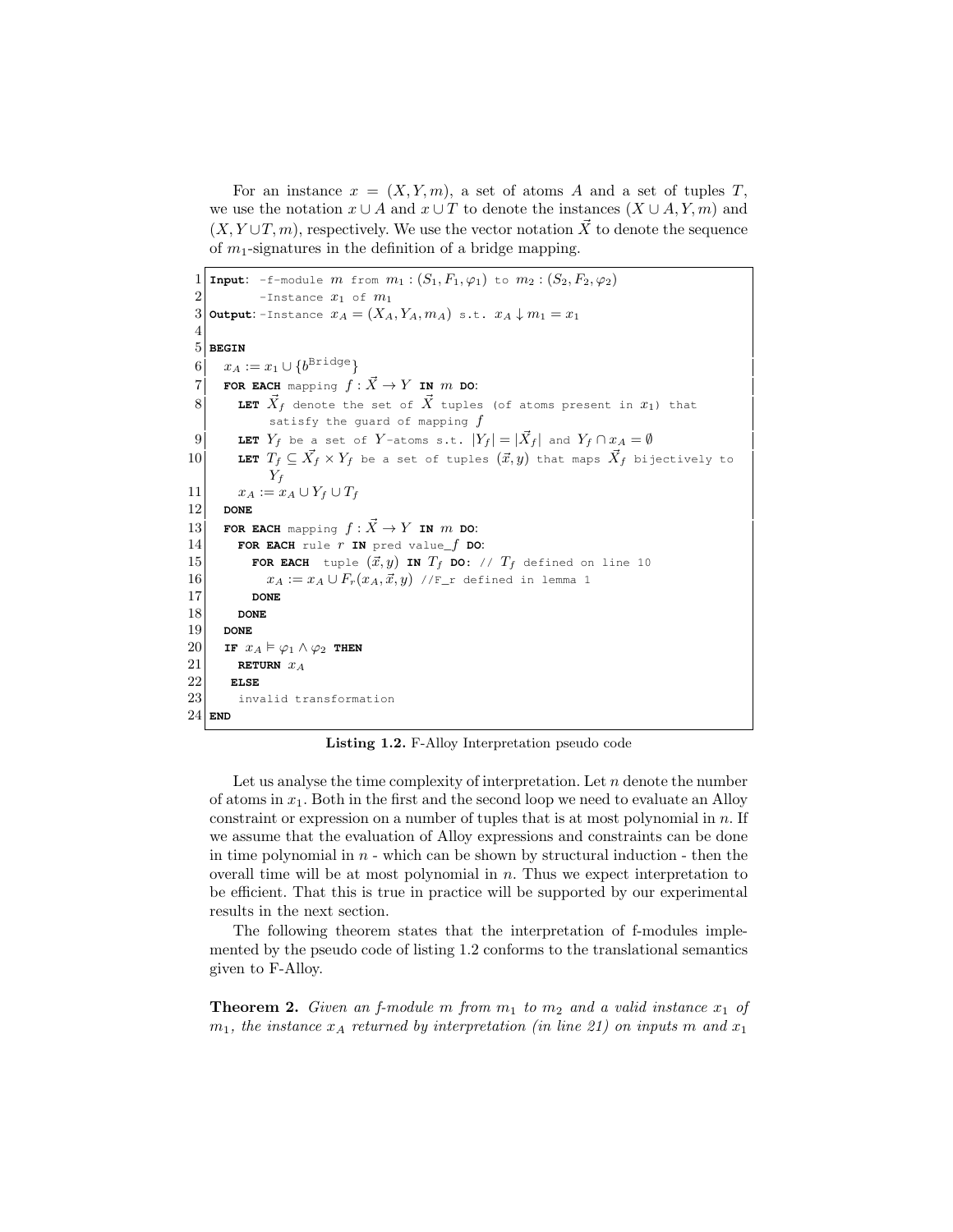is a valid instance of  $m_A$ . Moreover interpretation returns no instance only when there is no valid instance for  $m_A$  whose projection on  $m_1$  is  $x_1$ .

Proof sketch. From lines 9 and 10 we see that map disjunction and map injectiveness constraints are satisfied. From lines  $13 - 19$  it follows that the predicate association constraints are satisfied in  $x_A$ . From lines 7—12 it follows that the atoms in the projection of  $x_A$  on  $m_2$  are exactly those in the ranges of bridge mappings, implying that the minimum output constraints are satisfied. Finally the minimal assignment constraints follow from the fact that only those tuples are added on lines 13 — 19 which are explicitly required by the rules.

In the case the interpretation of an f-module  $m$  fails to produce an instance satisfying constraints of  $m_1$  and  $m_2$ , then so will analysis. Indeed because of the constraints of  $m_A$ , any valid instance of  $m_A$  will have the same atoms and the same tuples in the projection of  $x_A$  on  $m_2$  (up to atom renaming) than the interpreted instance since those tuples are exactly the tuples explicitly required by the rules.  $\square$ 

## 8 Evaluation

In this section we evaluate the benefits of using F-Alloy to specify model transformations. This evaluation is based on comparing the performance of traditional analysis and of F-Alloy interpretation in two cases :

- 1. The computation of a transformation (for a given input instance)
- 2. The verification of a transformation (no input given)

The manipulation needed to obtain the results presented in this section were performed in our Lightning tool[1] on models of the CD2RDBMS case study.

#### 8.1 Transformation Computation

We start by comparing the performance of analysis and interpretation in the computation of the CD2RDBMS transformation.

This manipulation consists, given a CD-instance  $x_1$  and the CD2RDBMS transformation expressed as an f-module m from  $m_1$  (CD) to  $m_2$  (RDBMS):

- In the case of analysis:
	- In deriving the augmented module  $m_A$  from  $m$
	- In "over-constraining"  $m_1$  such that  $\forall x_A \in I(m_A), x_A \downarrow m_1 = x_1$
	- in computing appropriate scopes (which will depend on the size of  $x_1$ ) for the signatures in the augmented module
	- in launching the actual analysis based on these scopes
- In the case of interpretation: In interpreting the f-module  $m$  given instance  $x_1$ .

The result of those manipulations for CD-instances of three different sizes are given in table 1.

The complexity of analysis grows very quickly with the size of the input instance while interpretation exhibits a nearly linear behavior. This can be viewed as a first confirmation of the theoretical complexity analysis done in section 7.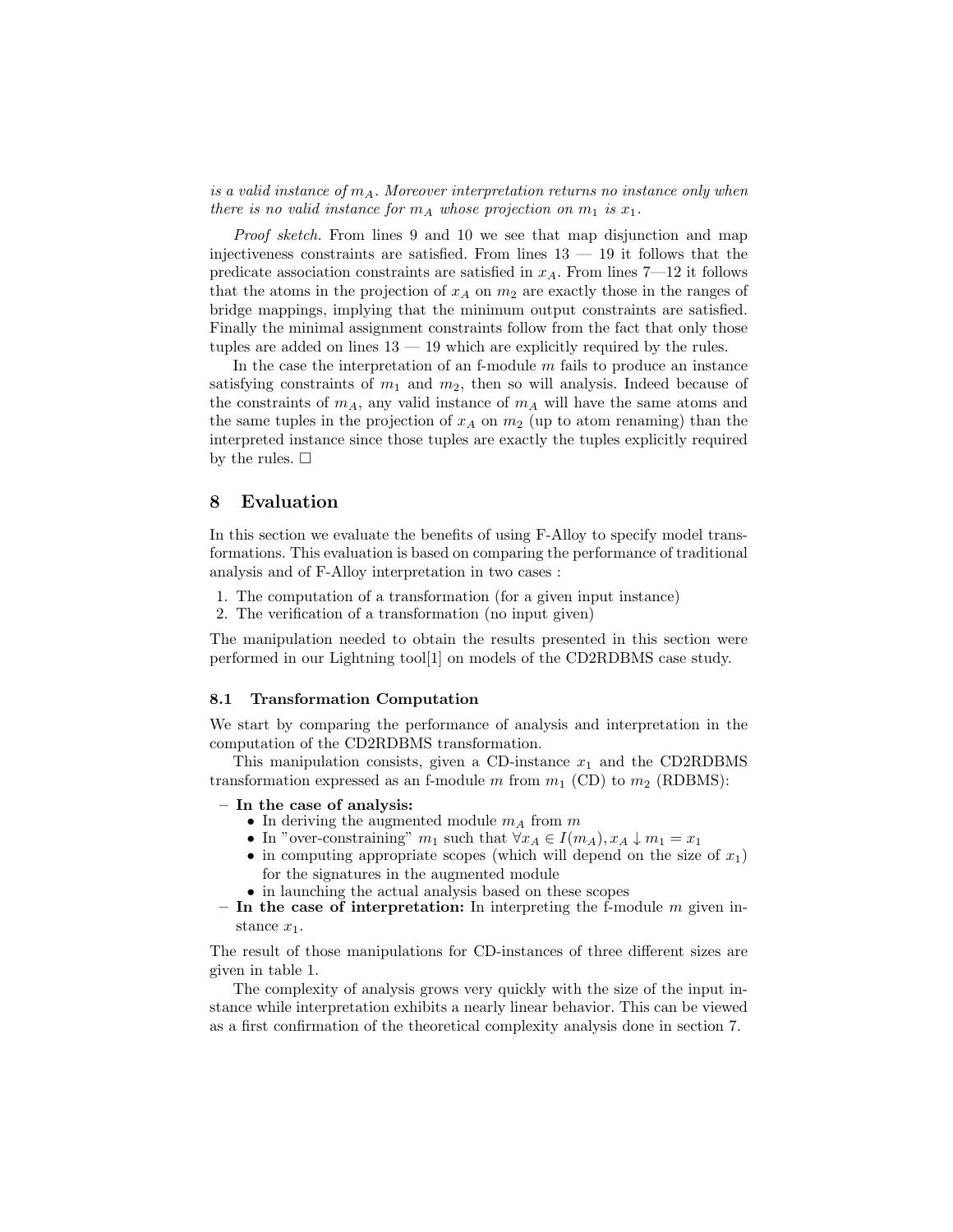| number of<br>UMLElem atoms | CD2RDBMS<br>analysis (ms) | CD2RDBMS<br>interpretation (ms) |
|----------------------------|---------------------------|---------------------------------|
|                            | 2324                      |                                 |
| 20                         | 8052                      | 162                             |
| 25                         | 20006                     | 188                             |

Table 1. Transformation Computation : Time performance comparison table

# 8.2 Transformation Verification

We now compare the performance of analysis and interpretation in the verification of a transformation. While different types of verification may be done, we consider here only the generation of examples of the transformation, which would help in establishing consistency and also point to abnormal behavior.

The manipulation consists:

- In the case of analysis: in analysing the augmented module  $m_A$  for the given exact scope associated with the UMLElem signature.
- in the case of interpretation: In analysing  $m_1$  for the given scope and for each  $m_1$ -instance  $x_1$  thus obtained, in interpreting the f-module m. Note that from theorems 1 and 2 it follows that the set of instances thus produced is equivalent — i.e., its instances have the same projections on  $m_2$  — to the set of instances obtained by analysis.

| UMLElem                       | Analysis                  | Interpretation      |                                    |                       |
|-------------------------------|---------------------------|---------------------|------------------------------------|-----------------------|
| scope<br>(number of<br>atoms) | CD2RDBMS<br>analysis (ms) | CD analysis<br>(ms) | CD2RDBMS<br>interpretation<br>(ms) | Total<br>Time<br>(ms) |
| 10                            | 5448                      | 448                 | 68                                 | 516                   |
| 20                            | 83759                     | 974                 | 159                                | 1133                  |
| 25                            | $\infty$                  | 1256                | 192                                | 1448                  |

The result of those manipulations are given in table 2.

Table 2. Transformation Verification : Time performance comparison table

The Total Time column gives the average amount of time needed in the case of verification with interpretation to obtain the first instance.The other instances are obtained seamlessly when browsing the instances.

We notice from those results that the complexity of analysing the transformation module can be reduced, with the use of interpretation, to the complexity of analysing its input module.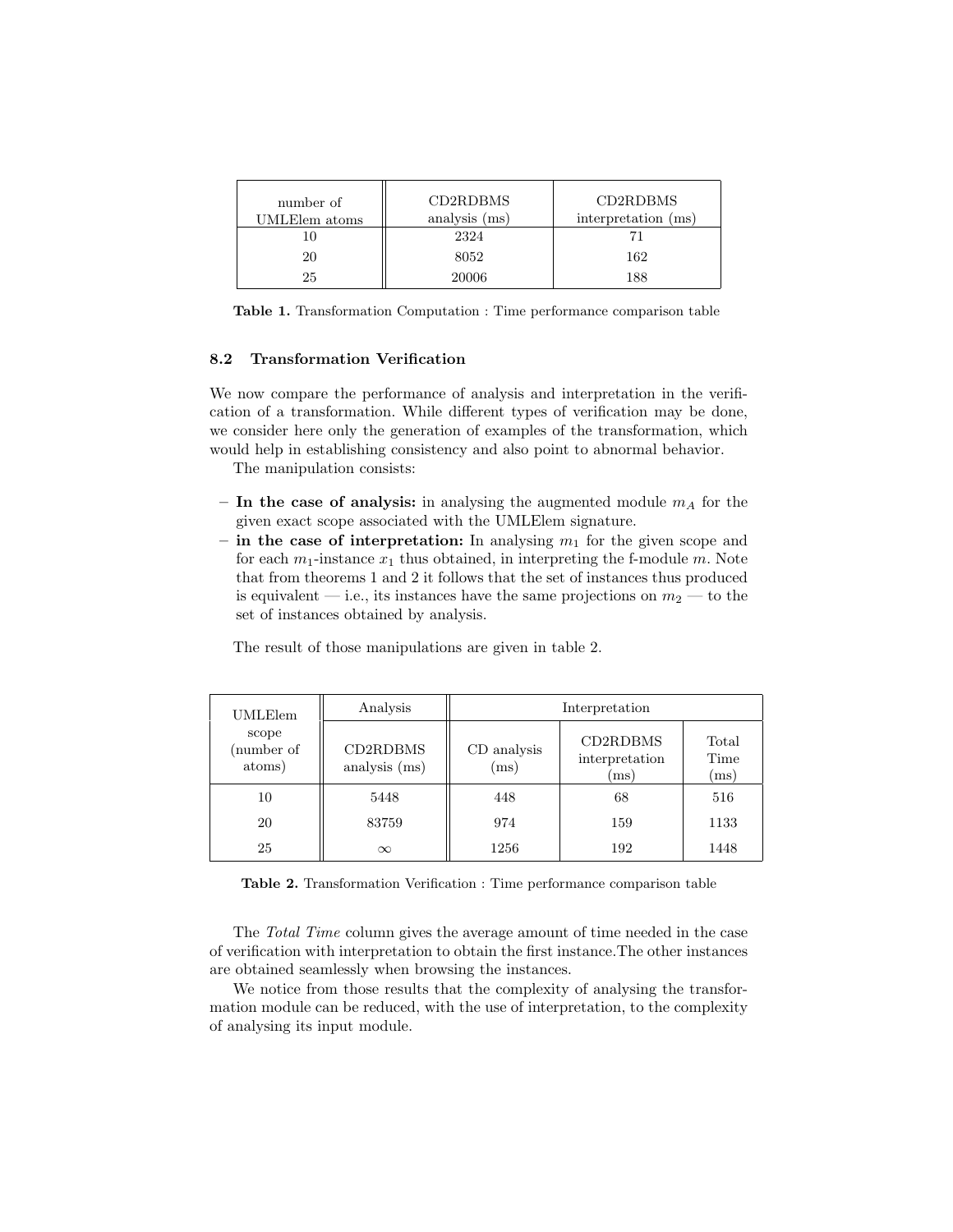## 9 Discussion and Related Work

Context The motivation to search for a model transformation language based on Alloy stems from investigating the use of Alloy for designing a language workbench [1, 10]. In an earlier publication [8] we already showed that the concrete syntax of a language can be defined as a transformation using Alloy. The current work opens up the possibility to integrate the specification of general model transformations (e.g., for specifying operational semantics of languages) into the Alloy based language workbench.

F-Alloy vs. Alloy. Analyzing Alloy models is generally an undecidable problem. That is why actual analyses with the Alloy analyser are always done for a finite scope using SAT-solving, itself an NP-complete problem. In practice Alloy's analysis, although having a high worst case complexity, works surprisingly well, as documented in numerous publications. No guarantees can be given, though, on the time needed for analysing Alloy modules. Contrary to this we have shown in this paper that F-Alloy identifies a subset of Alloy modules for which analysis via interpretation can be done in polynomial time (see section 7). Furthermore interpretation of modules written in F-Alloy relieves the analyst of having to determine proper scopes for the signatures, itself a non-trivial problem.

Related work on model transformation languages. We can consider the F-Alloy language as a simple relational model transformation language. Relational model transformation languages (such as those given in [2], [16] and [11]) are those where the main concept is that of a mathematical relation [7]. Note that in F-Alloy the mathematical relations, represented by the bridge mappings, are in fact injective functions. In their pure form (e.g., [2]) relational specifications are not executable. In other cases  $(e.g., [16])$  they are executable in principle but still lack proper tool support. In the case of QVT there are some tools that execute QVT specifications but none of them take into account all the features of the QVT language. This is an indication that providing execution semantics for a relational language is a non-trivial task, especially if some semantic inconsistencies exist as is the case for QVT  $(15)$ . In this paper we have shown that F-Alloy specifications are efficiently executable.

One distinguishing feature of F-Alloy is that it inherits a formal semantics from the host language Alloy. Not all model transformation languages are formal. For instance a popular model transformation language called ATL [14] was defined semi-formally. A formal semantics in terms of rewriting logics was later given by [19]. Even if a formal semantics is given there is in general no guarantee that the implementation does indeed conform to the semantics. A good illustration of this is the case of the triple graph grammar approach [17, 18], for which the authors of [12] describe an approach to show conformance of an existing implementation to the formal semantics.

Related work on verifying model transformation languages. As mentioned in the introduction Alloy has been used in the past to verify model transformations. Anastasakis et al. [4] use Alloy to analyze the correctness of model transformations. They resort to their tool UML2Alloy [3] to transform the source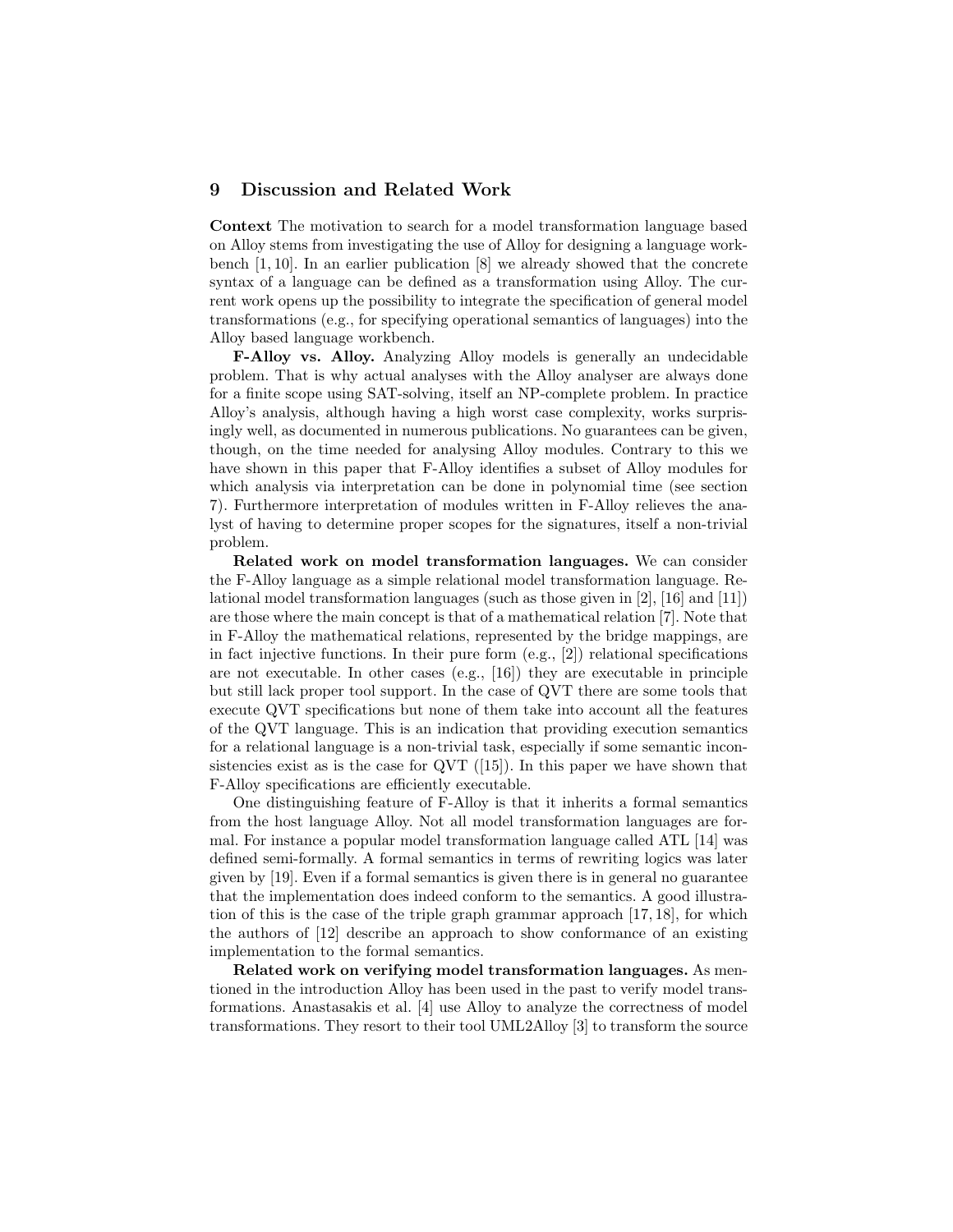and target metamodels into Alloy and translate the transformation rules into mapping relations and predicates at the Alloy level. The goal of their work is to check that the target instances are conforming to the target metamodel of the transformation. This is done by checking an Alloy assertion using the Alloy analyzer. In a similar line of work Baresi et al. [5] use Alloy to represent graph transformations represented in the AGG formalism. They use the Alloy analyzer to verify the correctness of the transformation by generating possible traces. We can apply these results to F-Alloy since f-modules denote Alloy modules that can be verified with these approaches. Furthermore, as we show in the evaluation section, in certain cases we can speed up the analysis using interpretation.

# 10 Conclusion and Future Work

In this paper we have introduced the notion of functional Alloy module which corresponds to an Alloy module representing a transformation. We have defined a sub-language of Alloy, named F-Alloy, which can be used to express functional Alloy modules and allows efficient interpretation of these modules. We have given first evidence of this for the CD2RDBMS model transformation. A more thorough evaluation will be needed for further confirmation.

F-Alloy inherits the formal semantics of Alloy, thus making the transformations analyzable. This contrasts with other approaches where a separate formal semantics has to be defined. It also implies that existing verification techniques based on Alloy can be applied to F-Alloy, with the added possibility of speeding up the actual analysis via interpretation.

Our current approach has one important restriction: as pointed out in section 4 the notion of functional Alloy modules, in its present form, only applies to exogenous transformation. Further work will investigate how to extend the approach to endogenous model transformations.

Another area of investigation concerns bidirectional transformations. These are transformations that allow forward and backward transformations to be generated from a unique transformation specification. Bidirectional transformations are useful in the context of synchronisation between models. Future work will examine whether we can make our approach bidirectional. This has already been achieved by existing relational model transformation languages such as QVT but also graph based approaches such as triple graph grammars.